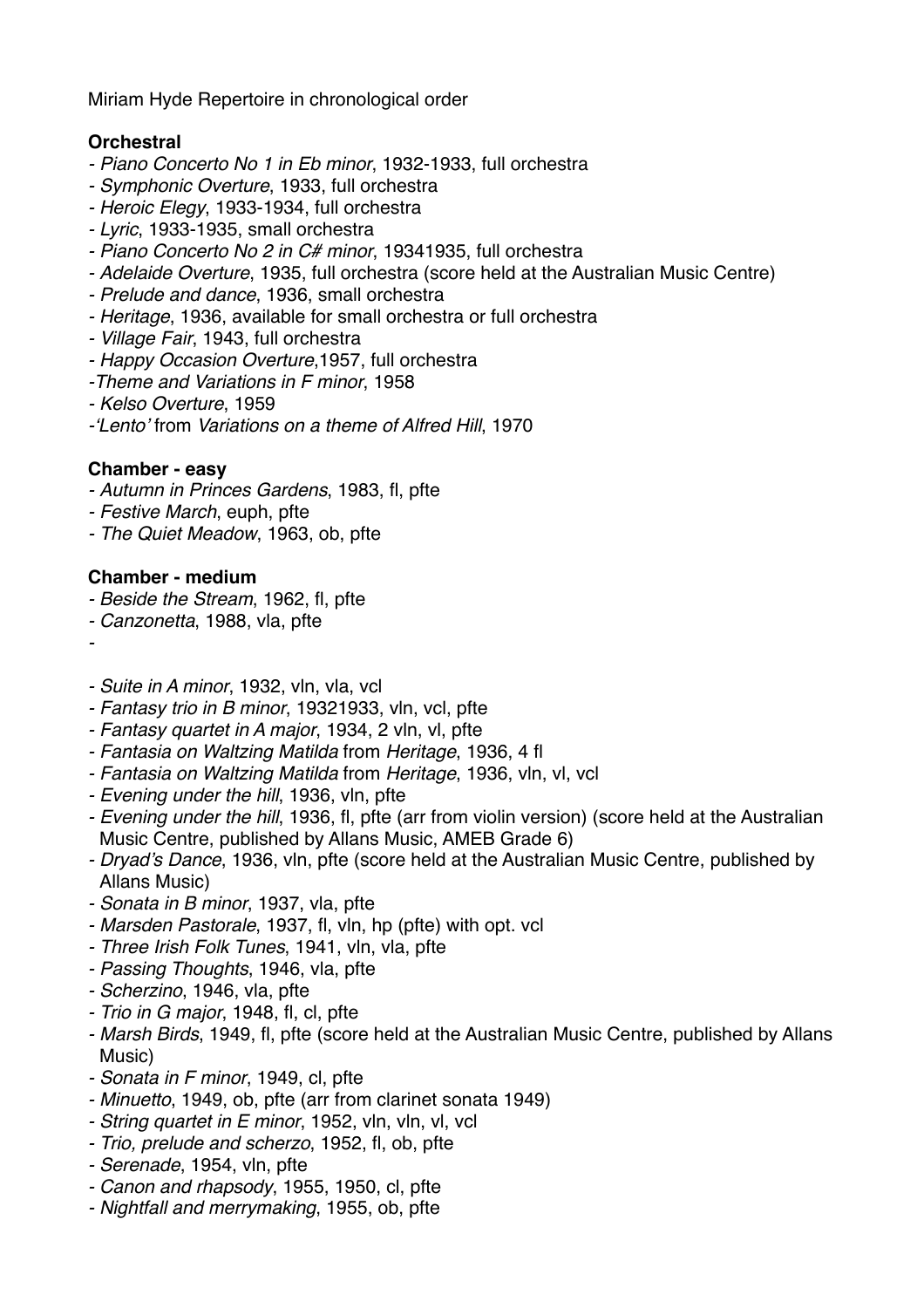- *- The Little Juggler*, 1956, fl, pfte (score held at the Australian Music Centre, published by Allans Music)
- *- Wedding Morn*, 1957, fl, pfte (score held at the Australian Music Centre, published by Allans Music)
- *- Scherzetto*, 1957, sax, pfte
- *- Sonata in G minor*, 1962, fl, pfte
- *-*
- *- Cradle Song*, 1963, ob, pfte (published by Wirripang)
- *- Fireside Images*, 1965, fl, pfte (published by Wirripang)
- *- Christmas Card Fantasy***, 1955, fl, vln, vcl, pfte**
- *- Sailing Boats*, 1969, fl, ob, cl, pfte (published by Wirripang)
- *- Dancing Shadows*, 1975, fl, pfte
- *- Sea shell fantasy*, 1975, fl, pfte
- *- Legend*, 1982, cl, pfte
- *-*
- *- Sunlit Waterfall*, 1993, hp, pfte
- *- Tangled Rope*, 1993, solo cl
- *- Nocturne*, 1994, fl, pfte

*-*

## **Vocal**

## *Solo - easy*

- *-The Apple Tree*, 1942, mezzo soprano, harp
- *- Australia, Land of Liberty*, 1943, mezzo soprano with/without choir, full orchestra or pfte
- *-The Cedar Tree*, 1944, mezzo soprano, full orchestra
- *-The Constant Pool*, 1946, soprano, pfte
- *Green year 1988*, 1987, mezzo soprano, pfte
- *- Lullaby*, 1943, soprano, pfte
- *- Twilight beach*, 1956, soprano
- *- Yorkshire Picture*, 1982, mezzo soprano, harp or pfte

## *Solo - medium*

- *- Anzac threnody*, 1951, mezzo soprano
- *- Before the spring*, 1943, soprano
- *- Dreamland*, 1933, mezzo soprano, full orchestra (published by Wirripang)
- *- My sorrow stirs*, 1935, contralto (published by Wirripang)
- *- Laughter*, 1937, soprano (published by Wirripang)
- *- A Bridal Song*, 1937, soprano
- *- Wind in the Sedges*, 1937, soprano (published by Wirripang)
- *- The lotus pool*, 1939, mezzo soprano (published by Wirripang)
- *- Music*, 1942, soprano (published by Wirripang)
- *- Flotsam*, 1942, baritone (published by Wirripang)
- *- Gypsy Song*, 1942, baritone (published by Wirripang)

*-*

*- Rhyme after rain*, 1943, soprano or mezzo soprano (published by Wirripang)

*- -*

> *- - Three Songs (Medieval Latin Lyrics)*, 1944, tenor (published by Wirripang)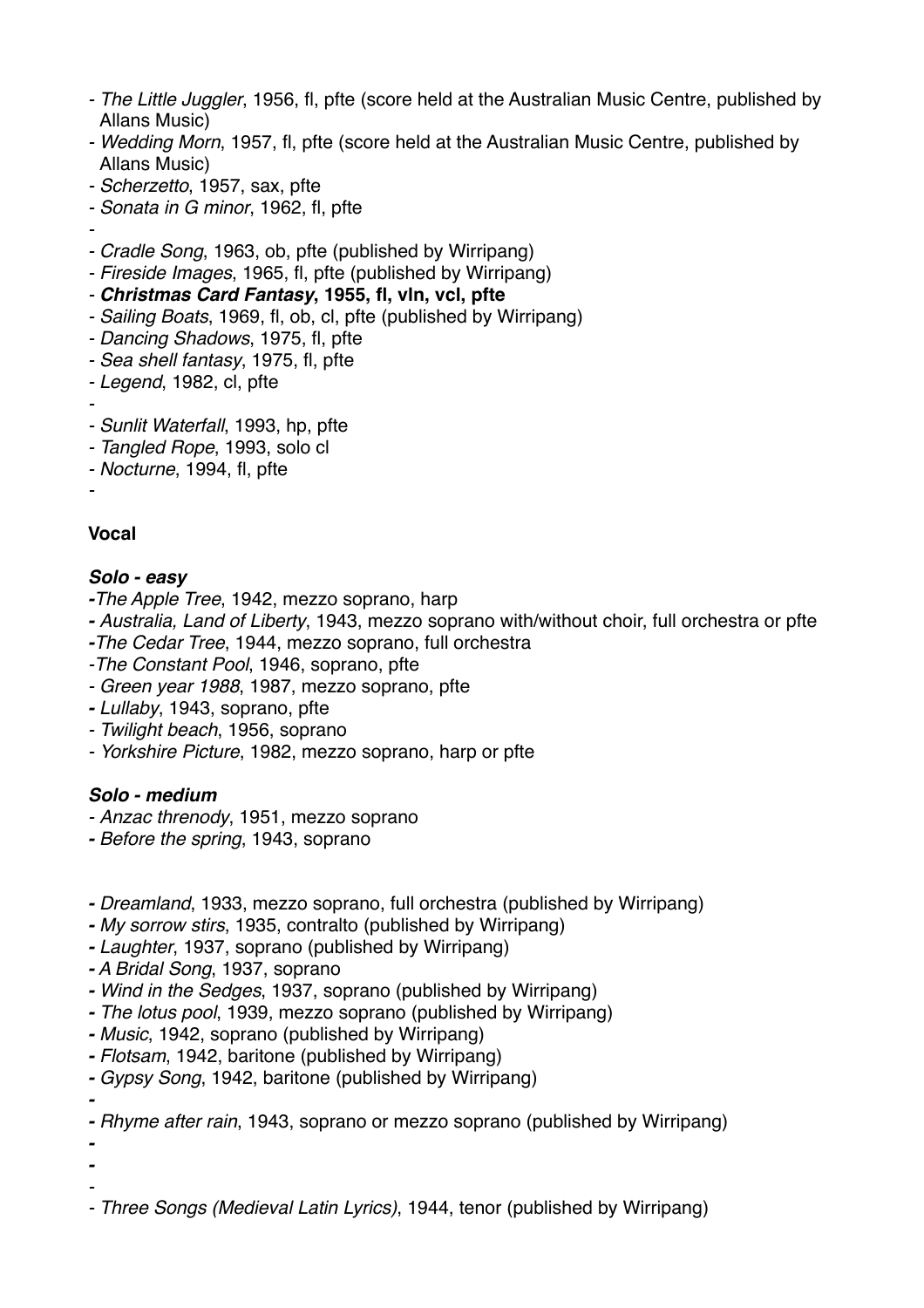*- September Camphor-Laurels*, 1943, mezzo soprano (published by Wirripang)

*- - Leaves in the Wind*, 1947, soprano (published by Wirripang)

- *- Gay comes the singer*, 1948, soprano (published by Wirripang)
- *- The first boronia*, 1948, soprano

*-The Symbolic Gate a symphonic poem*, 1945, mezzo soprano, full orchestra

*- Thoughts at Dusk*, 1951, mezzo soprano, full orchestra (published by Wirripang)

*-*

*- Dawn service*, 1952, contralto (published by Wirripang)

*- Welcome song for the Queen*, 1954, soprano

*- A song to a Queen*, 1954, mezzo soprano

*- Sea Fantasy*, 1954, tenor (published by Wirripang)

*- Sunrise by the sea*, 1954, soprano or tenor

*- The Illawarra Flame*, 1955, mezzo soprano, also arr SATB choir (published by Wirripang)

*- Nightfall by the river*, 1955, mezzo soprano (published by Wirripang)

*- Winter Willow Music*, 1955, soprano, full orchestra (orchestrated by Eunice Garland) (published by Wirripang)

*-*

- *- The river and the hill*, 1956, mezzo soprano or contralto (published by Wirripang)
- *- Song of the Cattle Hunters*, 1956, tenor (published by Wirripang)
- *- A Song of Autumn*, 1956, mezzo soprano or contralto (published by Wirripang)
- *- When Our Wattle Tree Blooms*, 1956, soprano (published by Wirripang)
- *Elfin fantasy*, 1958, coloratura (published by Wirripang)
- *- Bridal song*, 1962, soprano (published by Wirripang)

*- Megalong Valley*, 1966, mezzo soprano (published by Wirripang)

- *- Festival Flowers*, 1968, mezzo soprano (published by Wirripang)
- *- Camellia*, 1970, soprano (published by Wirripang)
- *Prayer for rain*, 1970, soprano (published by Wirripang)
- *Late June*, 1970, soprano (published by Wirripang)
- *- - Walk in the light*, 1986, mezzo soprano
- *-*

*- In a rose garden***, 1946, soprano** (published by Wirripang)

*- Tone Poems of the Sea* (song cycle of 6 poems), 1995, soprano (published by Wirripang)

## *Choral - easy*

*- Australia, Land of Liberty*, 1943, mezzo soprano with/without choir, full orchestra or pfte (score held at the Australian Music Centre)

*- Six carols*, 1969, unison (one for SAA pfte)

## *Choral - medium*

- *Carols for Christmas*, SATB, pfte
- *- Motet* (Psalm 96), 1935, SSATB unacc.
- *- Mary of Bethlehem*, 1936, SATB unacc
- *- The Illawarra Flame*, 1955, SATB unacc (version of the song)
- *- Sea shells*, 1956, SSA, pfte

*-*

# **Piano - easy**

- *- The bubbling brook*
- *- Celebration Waltz*, 1976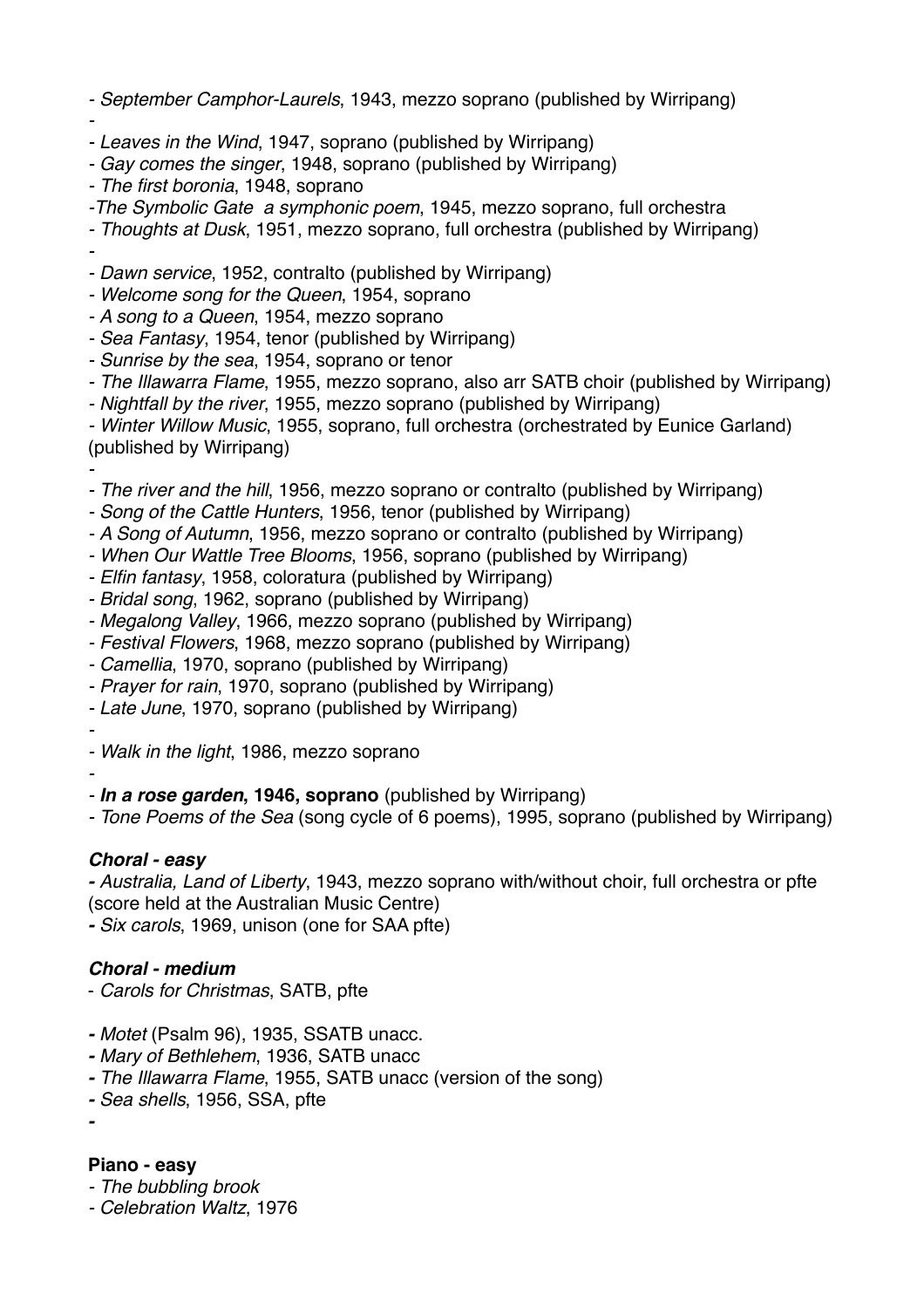- *- Cellos and flutes*, pfte duet
- *- Children's Suite No. 1*, 1986
- *- Children's suite No. 2*, 1986
- *- Come and play in my sand-patch*, one-hand pfte
- *- Forest Echoes* (suite of 5 pieces), 1928-1936
- *- Four Funny Frogs*
- *- Graceful Dance*
- *- Happy Holiday* (suite), 1975
- *- The Jolly Farmer*, 1942
- *- Little Sketch Book*
- *- Minarets*, 1969
- *- A Mountain Holiday* (suite of 5 pieces), 1945
- *- My favourite days*
- *- The nest in the rose bush*, 1966
- *- Passacaglia*, 1985
- *- Rondo vivace*, pfte duet
- *- Snow Geese*, pfte duet
- *- Tone Pictures*, 1986
- *- Two Eastern pictures*, 1966
- *- Under the milky way*
- *- A wishing song*
- *- With banners flying*, pfte duet

#### **Piano - medium**

- *- Autumn stream*, 1973, pfte duet
- *- Ballerina*, 1987
- *- Bourree*
- *- Caprice in G minor*, 1934
- *- Cathedral Ceremony*, 1974
- *- Prelude in C major*, 1925
- *- Prelude in Bb major*, 1926
- *- Reverie*, 1926
- *- The Fountain*, 1928
- *-*
- *- Pauline*, 1929 (published by Wirripang)
- *- To a skylark*, 1929 (published by Wirripang)
- *- A river idyll*, 1931
- *- Variations and Fugue in C minor*, 1931
- *- Breakers*, 1932
- *- Firewheel*, 1932
- *- Burlesque*, 1933
- *- Rhapsody in F# minor*, 1933
- *- Concert study in F# minor*, 1934
- *- Impromptu in Eb major*, 1935
- *- Concert study in F# major*, 1935
- *- Concert study in C# minor*, 1935
- *- Cadenzas for Beethoven concerto no 4*, 1935
- *- Fantasia on Waltzing Matilda*, 1936
- *- Fantasia on Waltzing Matilda,* 1936, two pftes
- *- Waltz-fantasia*, 1936, two pftes
- *- Humoresque*, 1936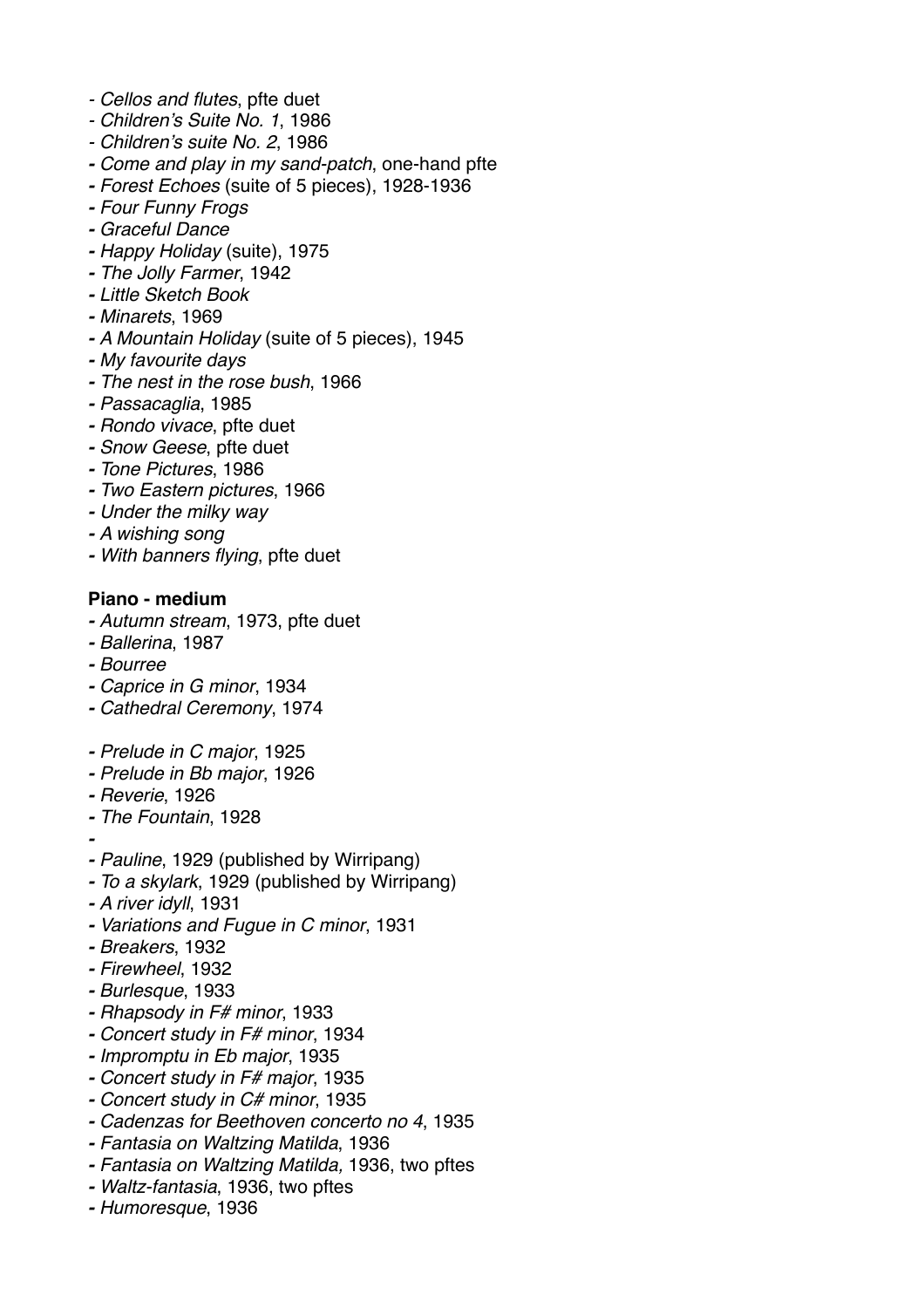- *- The poplar avenue*, 1936
- *- Scherzo in G major*, 1937
- *- Memories of a happy day*, 1939 (published by Wirripang)
- *- Spring*, 1939
- *- The Forest Stream*, 1942
- *- Sonata in G minor*, 1941-1944
- *- Brownhill Creek in spring*, 1942 (score held at the Australian Music Centre, published by Keys Press)
- *- Intermezzo for left hand*, 1945
- *- Susan Bray's album*, 1945
- *- Tap tune*, 1946 (score held at the Australian Music Centre)
- *- The spring of joy*, 1946
- *- Magpies at sunrise*, 1946
- *- Cadenza for Mozart Concerto in Eb major K482*, 1947
- *- Cadenza for Mozart Concerto for two pftes (Rondo),* 1948
- *- Venetian lullaby*, 1948, pfte duet
- *- Oriental dance*, 1948, pfte duet
- *- On a Swiss lake*, 1948, pfte duet
- *- At the ballet*, 1948, pfte duet
- *- By the Thames*, 1948, pfte duet
- *- Lullaby for Christine*, 1950
- *-*
- *- Rhapsody No 2 in A minor*, 1954
- *- Reflected Reeds*, 1956
- *- Wet night on the highway*, 1958
- *- The ring of new bells*, 1959
- *- Christmas card fantasy* (arr of fl, vln, vcl, pfte version), 1960
- *- Grey foreshore*, 1961 (published by Wirripang)
- *- Drought-stricken grasses*, 1964
- *- Woodland Sketch*, 1966
- *-*
- 
- *- - Trends*, 1966
- *- Divertimento*, 1968
- *- Variations on Waltzing Matilda*, 1968
- *-*
- *- Ivy leaves*, 1969
- *- Lamp with a fringe*, 1969
- *- Study in blue, white and gold*, 1969
- *- Study in Ab major*, 1969
- *- Ear rings from Spain*, 1970 (published by Wirripang)
- *- Dragonflies*, 1973
- *- Poem for the right hand*, 1973
- *- Bridal entry and wedding march*, 1973
- *-*
- *- Toccata for two*, 1973, pfte duet
- *- Lengthening shadows*, 1974
- *- Pigeons in the studio*, 1974
- *- Valley of Rocks*, 1975
- *- Cadenza for Mozart Concerto in C minor K491*, 1975
- *- Pastoral Study*, 1975
- *- Sonatina*, 1975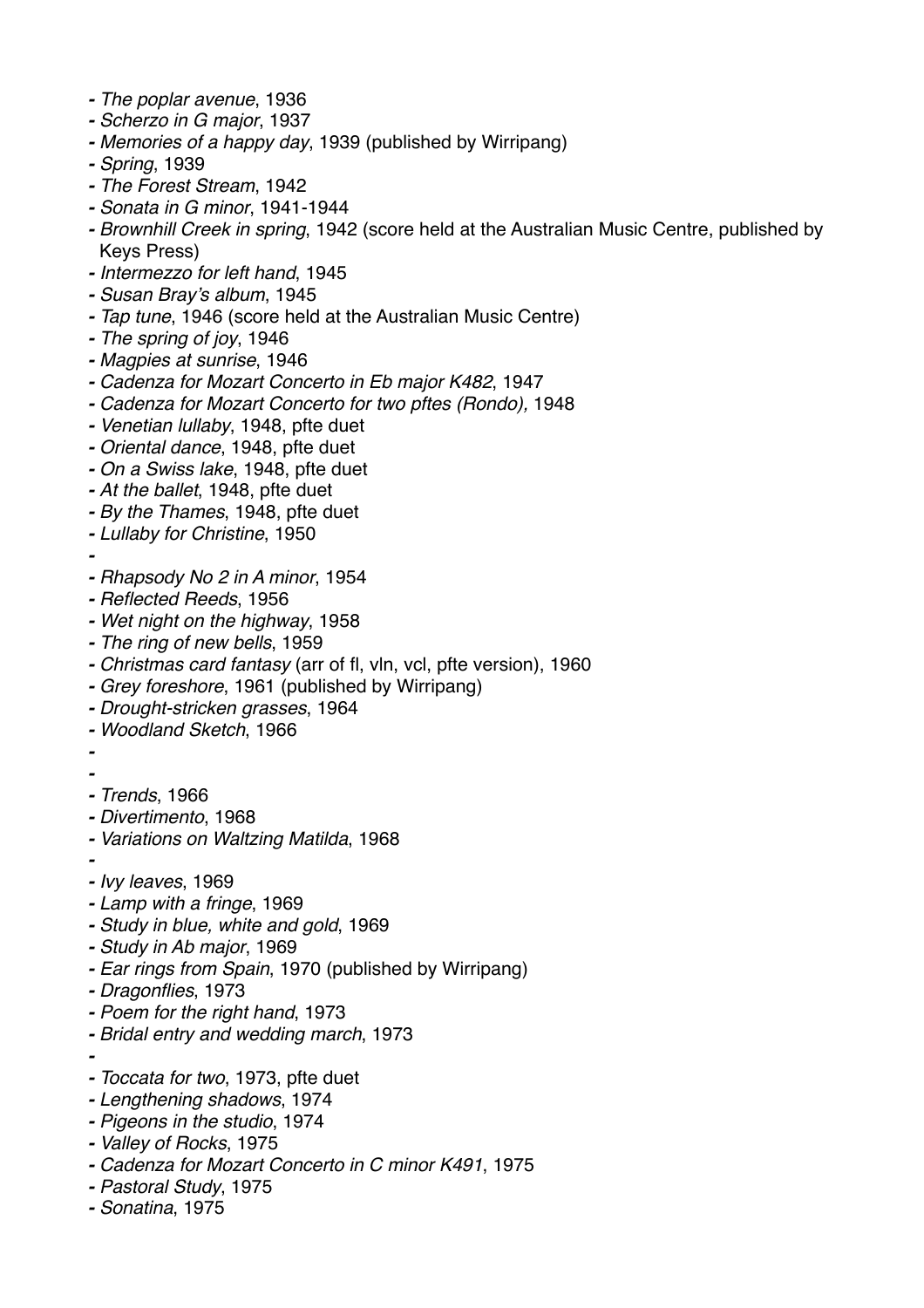- *- Study in A minor*, 1975
- *- Rhapsodic study for the left hand*, 1976
- *- Study for the left hand* (10ths in Eb minor), 1982
- *- Study for the right hand* (10ths in Db major), 1982
- *- Three studies for the right hand*, 1982
- *- Variation on Hungarian Rhapsody No 14 (Brahms)*, 1985
- *- Water Nymph*, 1986
- *- Scherzo Fantastico*, 1986
- *- Returning tide at sunset*, 1987
- *- Evening in Cordoba*, 1987 (optional castanets)
- *- The vine trellis*, 1988 (optional castanets)
- *- Happy Occasion Overture* (arr of orchestral work), 1988, pfte duet, pfte solo
- *- Fantasia on Waltzing Matilda*, 1988, pfte duet
- *- The Vision of Mary MacKillop*, 1992
- *- Frost Fairies*, ?
- *- Insistent Bird*, 1992 (published by Wirripang)
- *- Concert study for the right hand C major*, 1982
- *- Concert study for the right hand C minor*, 1982
- *- Concert study for the right hand E major*, 1982
- *- -*

#### **Organ**

- *- Prelude in Bb major* (arr by Lawrence Bartlett), 1926
- *- Chorale in D minor*, 1929
- *- Bridal entry and wedding march*, 1973

#### **Poetry**

- *- Before the Spring*, 1934
- *- Night in Bruges*, 1935
- *- Some Moments*, 1938
- *- Leaves in the Wind*, 1938
- *- The First Boronia*, 1938 (published by Wirripang)
- *- Winter Evening*, 1938
- *- Sunrise at Manly*, 1939
- *- Winter Willow Music*, 1939
- *- Thoughts after Sunrise*, 1939
- *- Sonnet To the Waves*, 1939
- *- Across the Jamieson Valley*, 1940
- *- To Christine Carolyn*, 1950
- *- To My Little Son*, 1951
- *- Flight Home*, 1961
- *- The Satellite*, 1966
- *- Evening in Peel Valley*, 1966
- *- "Keelmen Heaving in Coals by Moonlight"*, 1967
- *- In Memoriam Harold Holt*, 1967
- *- Good Friday in Canberra*, 1968
- *- Sunset at Rapperswil*, 1971
- *- Jungfrau*, 1971
- *- Snow at Orange*, 1972
- *- Rain in Rome,* 1975
- *- Playing with Orchestra in Perth*, 1975